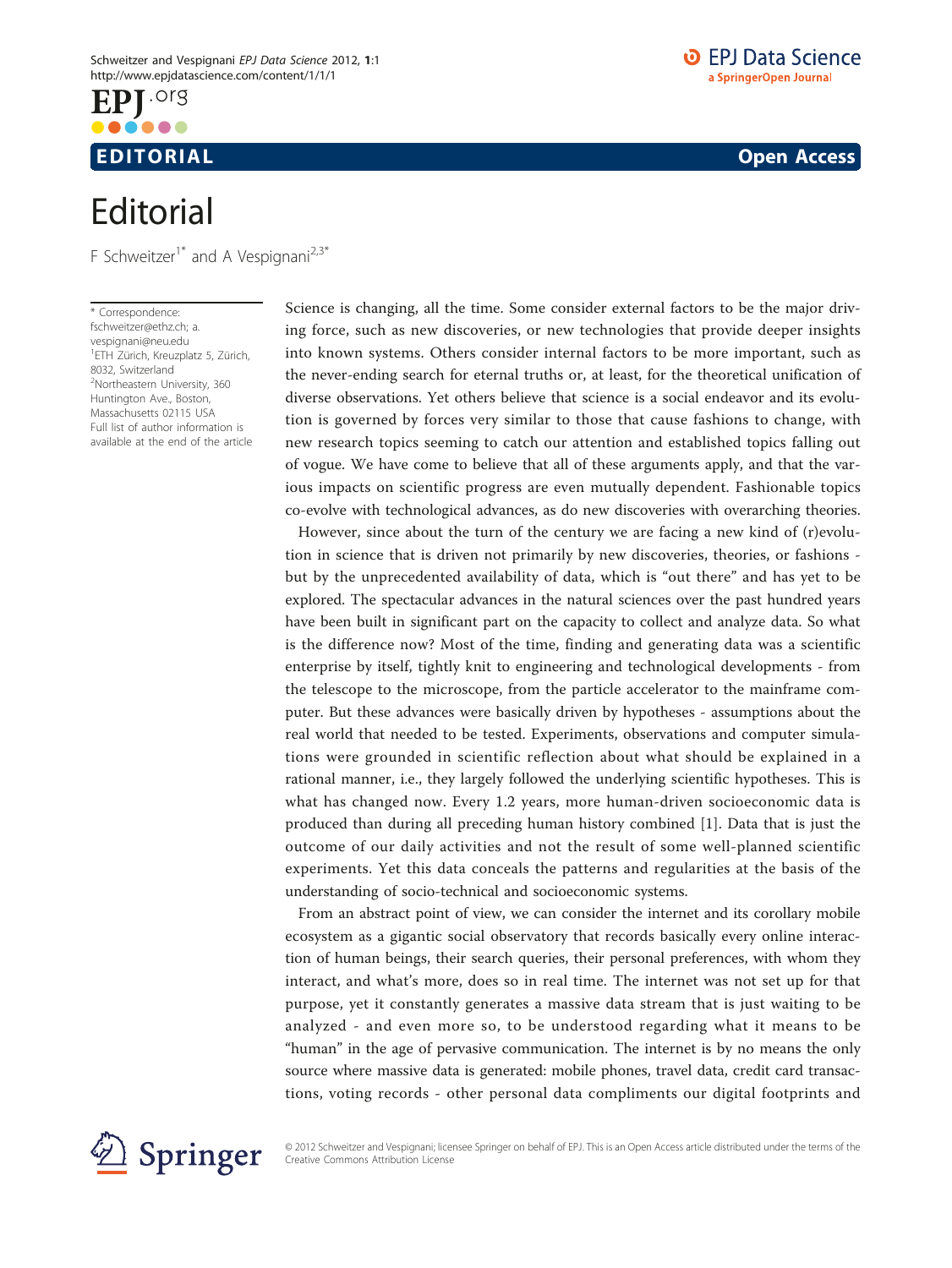could lead to a completely revised image of humans, if aggregated and merged in the right way.

Notably, ICT technologies also permit novel paradigms for data generation that exploit socially intelligent technologies and the wisdom of the crowds. The unprecedented possibilities of "enhancing the human image" with empirical data have already been recognized - not only by social scientists, who want to learn about the way humans interact and influence each other - but also by engineers, computer scientists, physicists, and health scientists (to mention but a few), seeking novel approaches to modeling, forecasting and policymaking in socio-technical systems.

So, where is the challenge? Unexpectedly, in understanding the difference - or the convergence - of science and engineering. The scientific community has not asked for this wealth of data it is now confronted with and is hardly prepared to pose the scientific questions of what to learn from these new empirical sources - beyond testing some already established paradigms. This conceptual gap, as we call it, opens the door for engineering approaches to take over: instead of understanding the generative forces underlying a phenomenon, the focus is on control, on application, on solving problems. There is nothing wrong with this - except if we take it as a substitute for scientific understanding. Do we really believe that data is the message? Or, do we believe that we are still confronted with the problem of identifying the message?

In 2008 the editor-in-chief of Wired, a popular magazine with an eye on the latest trends in technology, stated that "faced with massive data, this approach to science hypothesize, model, test - is becoming obsolete." What he proposes instead is the "petabyte age: Sensors everywhere. Infinite storage. Clouds of processors. Our ability to capture, warehouse, and understand massive amounts of data is changing science, medicine, business, and technology. As our collection of facts and figures grows, so will the opportunity to find answers to fundamental questions. Because in the era of big data, more isn't just more. More is different."

The idea to launch a new journal, EPJ Data Science, was formed exactly around the challenge of tackling massive amounts of data in a scientific manner, by exploring its engineering but even more so its conceptual challenges. Accordingly, the journal's scope goes well beyond technical issues of gathering data from "sensors" or programming issues of data crawlers. It also goes beyond the classical statistical analysis. Our focus here is on identifying new empirical laws emerging from massive data sets and the "How?" question, i.e. on conceptually new scientific methods for analyzing and synthesizing these laws. We want to recognize the picture that is hidden in these massive data streams, to predict its occurrence in a statistical sense, and to control it. But we also want to go further, to the "Why?" question, by linking these findings to theoretical concepts in a broader sense, to understand their origin and their impact.

Going for the latter implies more than plotting data the right way, fitting curves, or mapping regularities to known dynamics. New concepts need to be established - notably about social systems - that support and contain these findings, models of basic social interactions need to be developed to predict a certain outcome on the system level, and we have to pay attention to those empirical findings that do not nicely fit with established theories. This involves all disciplines from the social sciences, in particular social psychology, to computer science, to engineering algorithms and data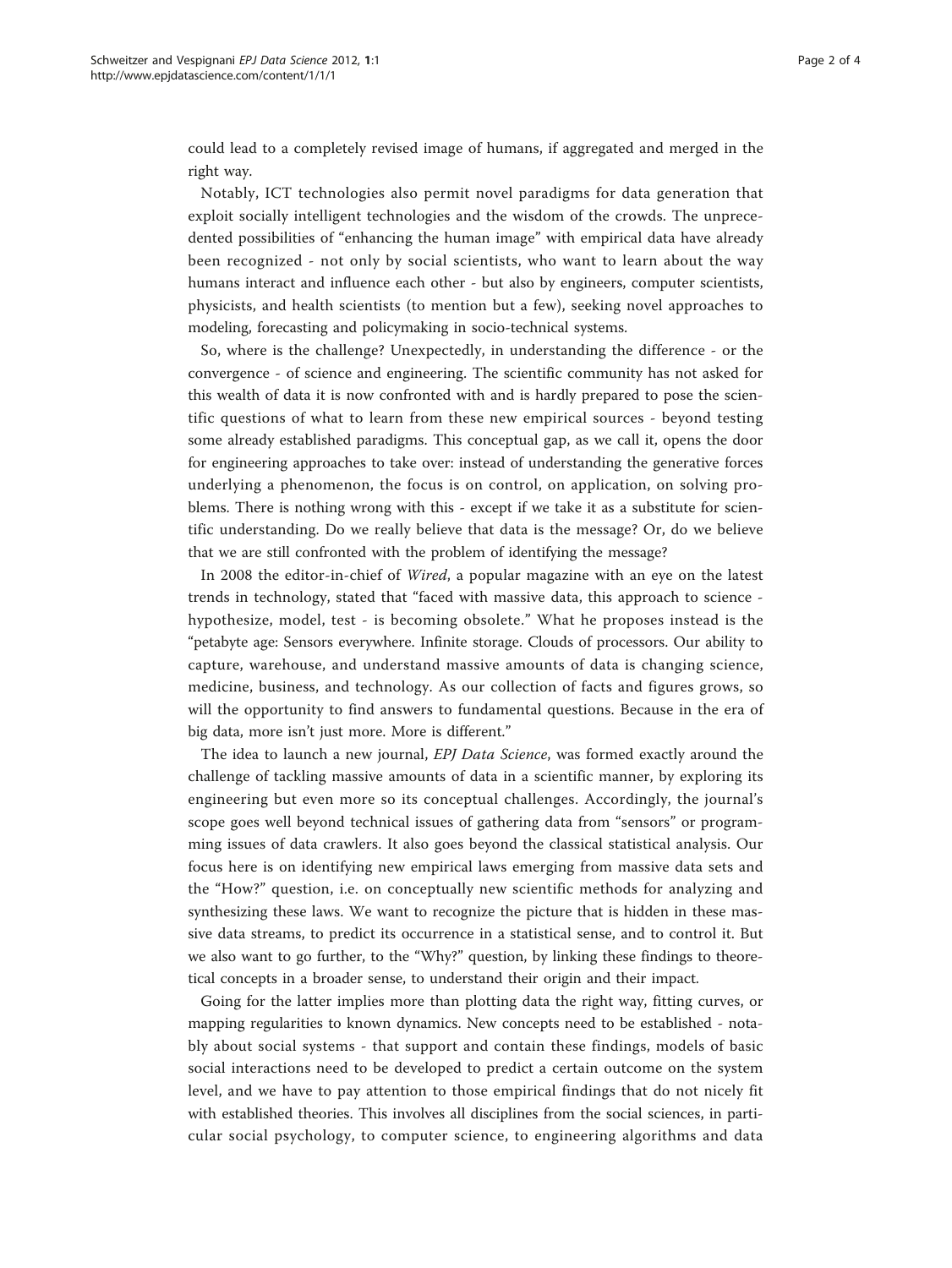retrieval mechanisms, and statistical physics, in order to understand collective behavior. This is the direction where we want to go with EPJ Data Science.

## Do we need a new journal to cope with this development?

We do believe that even after decades of arguments about the value of transdisciplinary research, science is still very much fragmented. Moreover, this fragmentation is reinforced every day, making it hard for scientists to publish work that falls between the "disciplinary" cracks, and to earn reputations for taking the bigger challenge.

With the assistance and support of an international editorial board reflecting a broad range of academic backgrounds, we intend to change this by providing a platform that encourages the submission of those contributions which do not easily fit within the more rigid disciplinary boundaries of traditional journals or would particularly benefit from a wider exposure through "Thinking out of the disciplinary box".

Last but not least, we aim to provide an interdisciplinary, top-ranked journal that goes beyond archiving technically sound papers, focusing on articles which contribute significantly to the conceptual and technological progress in the field of data-driven science.

## How broadly defined is the scope of the new journal?

While we agree that Data Science indeed is not very specific in terms of the areas the data comes from, we have made clear in the "Aims and Scope" Section of the journal that the focus is on systems where the social component is a key to scientific understanding. In the widest sense, this includes social interaction (including animal societies), economic and financial systems, management and business networks, sociotechnical infrastructure, health and environmental systems, the science of science, as well as general risk and crisis scenario forecasting up to and including policy advice. While  $a$  priori the interest lies in finding new empirical laws, or even more fundamental theories, concerning how any natural or artificial complex systems works, it implies that we do not embark on research areas such as genomics, cosmology, or geophysics - which are data-intensive as well, but already have their specialized publication outlets.

## What is the role of modeling in the new journal?

We emphasized above that our ultimate aim is to contribute to the scientific understanding of the system or phenomena. Consequently, this goes beyond a statistical analysis of massive data, and also includes models of the generative dynamics underlying it. Ideally, models bridge the (partly unknown) behavior of the actors and the stylized facts observed empirically. However, the development of general models without a direct relation to data is not deemed adequate for our journal.

#### What is the role of algorithms and code in the new journal?

The engineering perspective is very important for the advancement of the whole field. Gathering massive data and processing it in a computationally efficient manner is not just an afterthought; it decides about the part of the digital world (and conversely that of the human world) we are able to capture. Thus, we encourage submissions that pay attention to these questions, while not losing the focus on the phenomenon at hand. But we are less focused on technical aspects of manufacturing devices designed to record or process data.